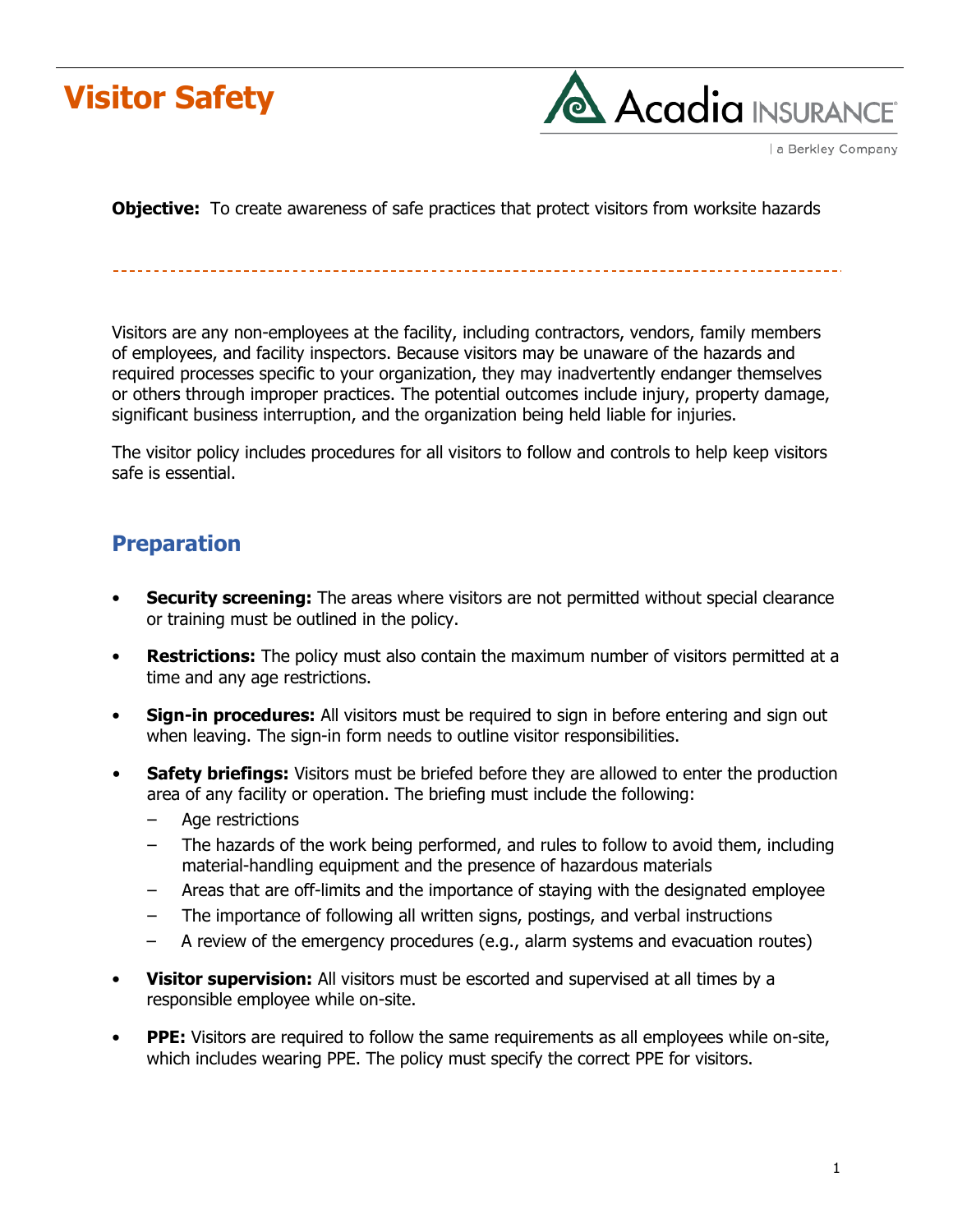# **Visitor Safety**



a Berkley Company

# **Safe Practices for Employees**

#### **Preventing slips, trips, and falls:**

- Proper housekeeping and storage is essential for preventing slip, trip, and fall hazards. Keep passageways and exits clear, and keep work areas free from clutter.
- Mark wet floors with appropriate signage.
- Keep stairways free of debris. They must be well-lit and equipped with sturdy handrails.
- Regularly inspect elevators to assure good working conditions.
- Make sidewalks and parking lots safe by:
	- ‒ Assuring adequate lighting.
	- ‒ Clearly marking traffic patterns.
	- ‒ Repairing potholes and other potential hazards in a timely manner. Mark off larger areas with barricades until repairs can be made.
	- ‒ Assure snow and ice removal as needed.

#### **Controlling access to hazards:**

- Loading areas should be completely separate from visitors and delivery personnel, if possible. Mark these areas with warning signs and barricades.
- All machines must be guarded to protect operators and visitors from injury or death.
- All chemicals being used or stored on-site must be controlled.

## **Additional Contractor and Vendor Requirements**

#### **Before allowing contractors or vendors to start work:**

- They must be pre-approved.
- Written contracts for each contractor must be in place.
- The proper certificates of insurance must be documented for contractors.
- The contractor's safety records must be reviewed.